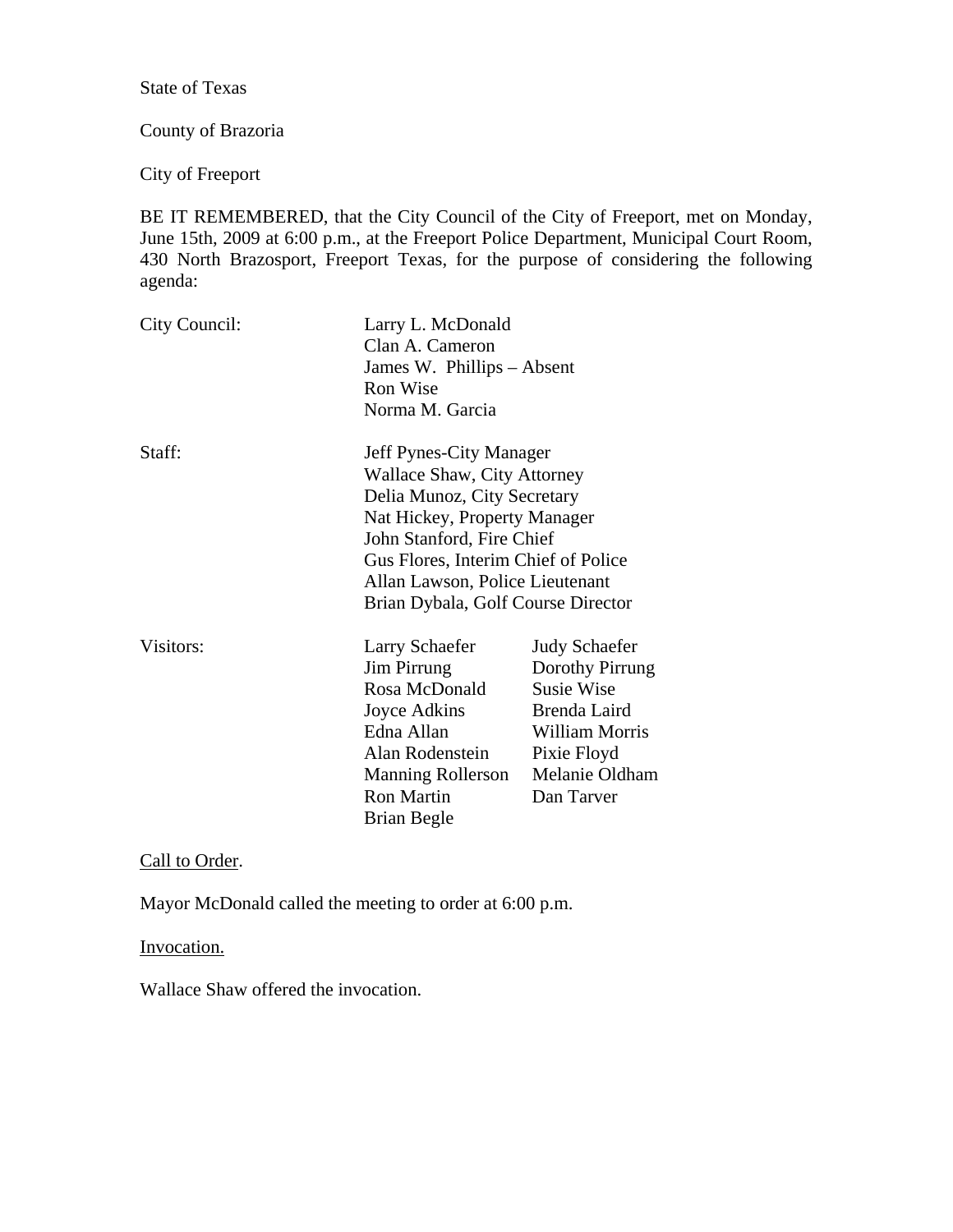### Pledge of Allegiance.

Mayor McDonald led the Pledge of Allegiance.

Consideration of the approval of the June 2nd, 2009 Council Minutes.

On a motion by Councilman Cameron, seconded by Councilman Wise, with all present voting "aye", Council unanimously approved the June 2nd, 2009 Council Minutes as amended.

#### Attending Citizens and Their Business.

Manning Rollerson does not feel safe in the City because Capt. Gus Flores was appointed Interim Chief of Police. Other than this, City is doing a good job.

**Recognition** of Brazosport High School student, Maria Arreola for participating in the Junior Olympics Boxing Championship in Denver, Colorado.

Mayor McDonald recognized Maria Arreola, a 15 year old Brazosport High School student. She participated in the Junior Olympics and brought back a gold medal in Denver, Colorado. City Council congratulated and applauded her.

Consideration of the approval of Ordinance No. 2009-2221 amending section 71.50 of the Code of Ordinance to erect a 3-way stop sign at the intersection of Yellowstone and Ave. O. and a 4-way stop sign at Skinner and Ave O.

On a motion by Councilman Cameron, seconded by Councilman Wise, with all present voting 3 to l, Council approved Ordinance No. 2009-2221 amending section 71.50 of the Code of Ordinance to erect a 3-way stop sign at the intersection of Yellowstone and Ave. O. and a 4-way stop sign at Skinner and Ave O. Councilwoman Garcia opposed.

Consideration of the approval of Resolution No. 2009-2192 authorizing the Mayor to enter into negotiations for an Interlocal Agreement with the Gulf Coast Center/Connect Transit to operate local bus service in the City of Freeport and authorizing City funding for the twelve months of operations not to exceed \$20,000.

On a motion by Councilman Cameron, seconded by Councilwoman Garcia, with all present voting "aye", Council unanimously approved Resolution No. 2009-2192 authorizes the Mayor to enter into negotiations for an Interlocal Agreement with the Gulf Coast Center/Connect Transit to operate local bus service in the City of Freeport and authorizing City funding for twelve months of operations not to exceed \$20,000.

Consideration of the approval of a request from the Freeport Host Lions Club to waive the vendor permit fees, sell alcohol, have a public dance, erect temporary fencing, have fireworks display in conjunction with 62nd, Annual Fishing Fiesta on July lst thru July 5th, 2009 at the Freeport Municipal Park.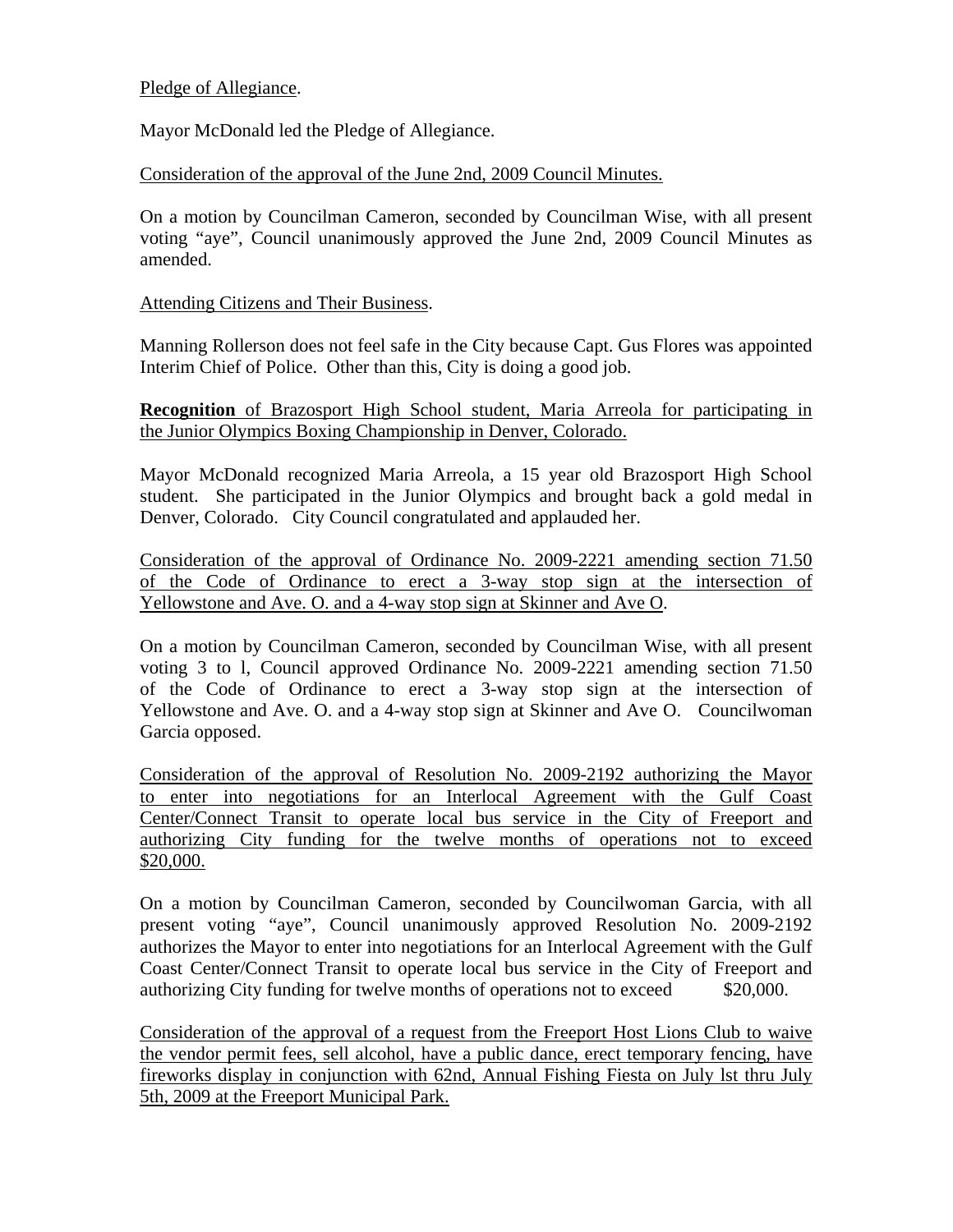On a motion by Councilman Cameron, seconded by Councilman Wise, with all present voting "aye", Council unanimously approved a request from the Freeport Host Lions Club to waive the vendor permit fees, sell alcohol, have a public dance, erect temporary fencing, have fireworks display in conjunction with 62nd, Annual Fishing Fiesta on July lst thru July 5th, 2009 at the Freeport Municipal Park.

Consideration of the approval of accepting the bids and awarding the "Water Craft Lease Bid" on Tract 4, 066 acres, S.F. Austin Survey, Abstract 33, Tax ID 0033- 0001-000, fronting on the right descending bank of the Old Brazos River near but upstream from the Velasco Boulevard Bridge in the City of Freeport, in Brazoria County, Texas.

On a motion by Councilman Wise, seconded by Councilwoman Garcia, with all present voting "aye", Council unanimously approved to table this item.

Consideration of the approval of a request from Brazoria County Community Development Department to waive all permitting fees for residential reconstruction for Mary Deas who reside at 3230 Hwy. 36.

On a motion by Councilman Cameron, seconded by Councilman Wise, with all present voting "aye", Council unanimously approved a request from the Brazoria County Community Development Department to waive all permitting fees for residential reconstruction for Mary Deas who resides at 3230 Hwy. 36

Consideration of the approval of advertising and setting a bid date for the sale for the following described land: A portion of Gulf Boulevard Right-of-Way being 50 feet by 202.73 feet adjoining Block 708, Velasco Townsite, according to the map or plat recorded in Volume 32, page 14, of the Deed Records of Brazoria County, Texas, and lying between Skinner Street and Stratton Street.

On a motion by Councilman Cameron, seconded by Councilwoman Garcia, with all present voting "aye", Council unanimously approved to advertise and set a bid date for July  $20^{th}$ ,  $2009$  at  $2:00$  p.m., for the sale of the following described land: A portion of Gulf Boulevard Right-of-Way being 50 feet by 202.73 feet adjoining Block 708, Velasco Townsite, according to the map or plat recorded in Volume 32, page 14, of the Deed Records of Brazoria County, Texas, and lying between Skinner Street and Stratton Street.

Consideration of the approval of authorizing the Mayor to sign an Interlocal Agreement with the City of Freeport and Brazoria County Health Department to allow them to provide immunization or treatment to the First Responders within the City and identified adjacent areas prior to the general public.

On a motion by Councilman Cameron, seconded by Councilwoman Garcia, with all present voting "aye", Council unanimously approved Chief John Stanford's recommendation to authorize the Mayor to sign an Interlocal Agreement with the City of Freeport and Brazoria County Health Department to allow them to provide immunization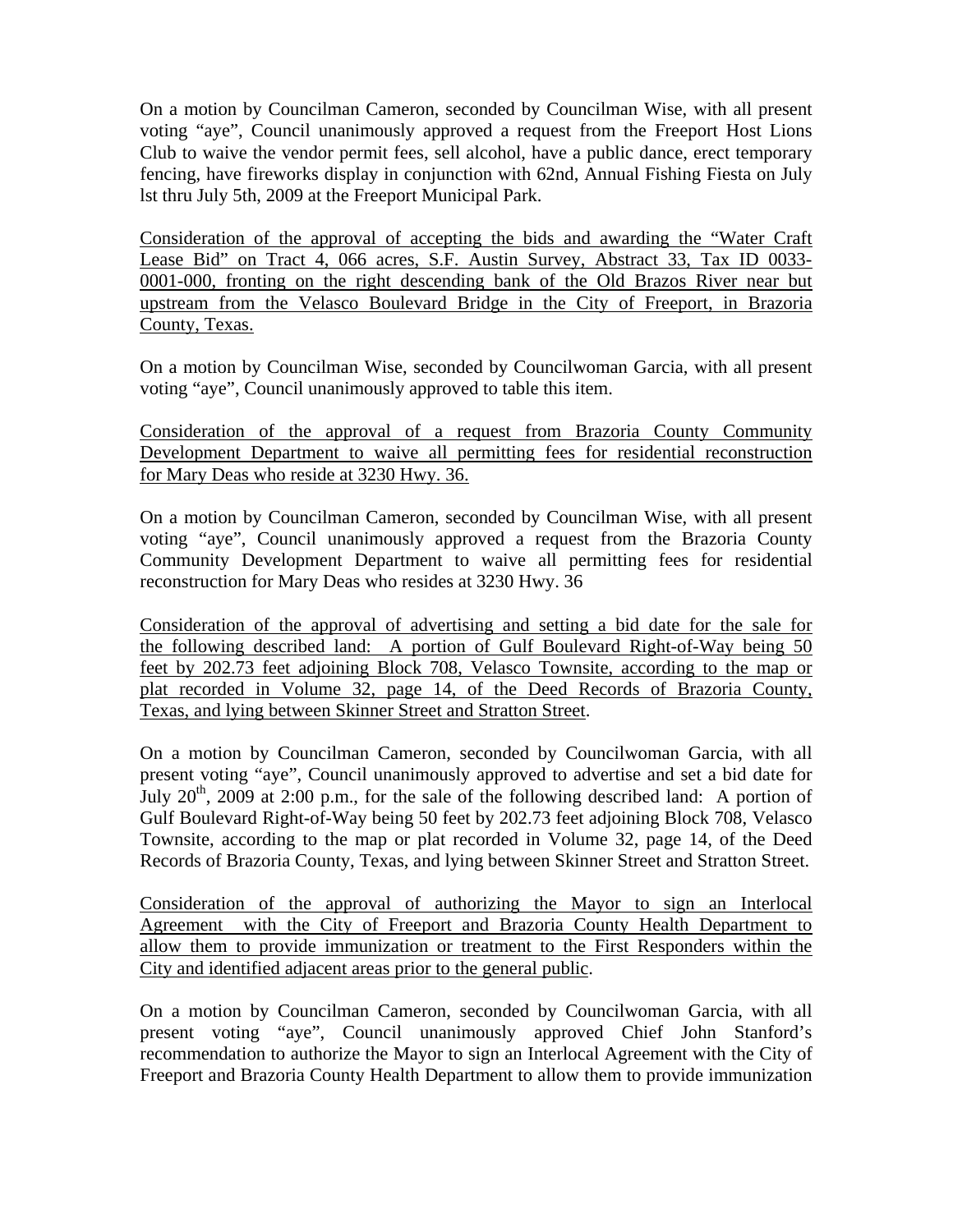or treatment to the First Responders within the City and identified adjacent areas prior to the general public.

Consideration of the approval of selling the City's interest on Block 797 (Undivided interest ½), Lots 3-4, Velasco Townsite , known as 1718-1720 North Ave. R., Tax Id. # 8110-4043-000.

On a motion by Councilman Wise, seconded by Councilman Cameron, with all present voting "aye", Council unanimously approved to sell the City's interest on Block 797 (Undivided interest ½), Lots 3-4, Velasco Townsite , known as 1718-1720 North Ave. R. Tax Id. # 8110-4043-000.

Consideration of the approval of selling the City's interest on Block 779, Lot 18, Velasco Townsite, known as 1611 North Ave. R., Tax. Id. 8110-3887-000.

On a motion by Councilman Wise, seconded by Mayor McDonald, with all present voting "aye", Council unanimously approved to sell the City's interest on Block 779, Lot 18, Velasco Townsite, known as 1611 North Ave. R., Tax. Id. 8110-3887-000.

Consideration of the approval of selling the City's interest on Block 758, Lot 20 (Undivided ½), Velasco Townsite, known as 1515 North Ave. N., Tax. Id 8110-3887- 000.

On a motion by Councilman Wise, seconded by Councilman Cameron, with all present voting "aye", Council unanimously approved to sell the City's interest on Block 758, Lot 20 (Undivided ½), Velasco Townsite, known as 1515 North Ave. N., Tax. Id 8110-3887- 000.

Consideration of the approval of selling the City's interest on Block 25, Lot 9, Freeport Townsite, known as 230 E. 8<sup>th</sup> Street, Tax. Id. 4200-0322-000.

On a motion by Councilman Wise, seconded by Councilman Cameron, with all present voting 3 to l, Council declined to sell the City's interest on Block 25, Lot 9, Freeport Townsite, known as 230 E. 8<sup>th</sup> Street, Tax. Id. 4200-0322-000. Councilwoman Garcia opposed.

Consideration of the approval of authorizing the City Manager to spend funds from the Hotel Occupancy Tax fund to update the City's website.

On a motion by Councilman Cameron, seconded by Councilman Wise, with all present voting "aye", Council unanimously approved authorizing the City Manager to spend \$6,125 from the Hotel Occupancy Tax fund to update the City's website.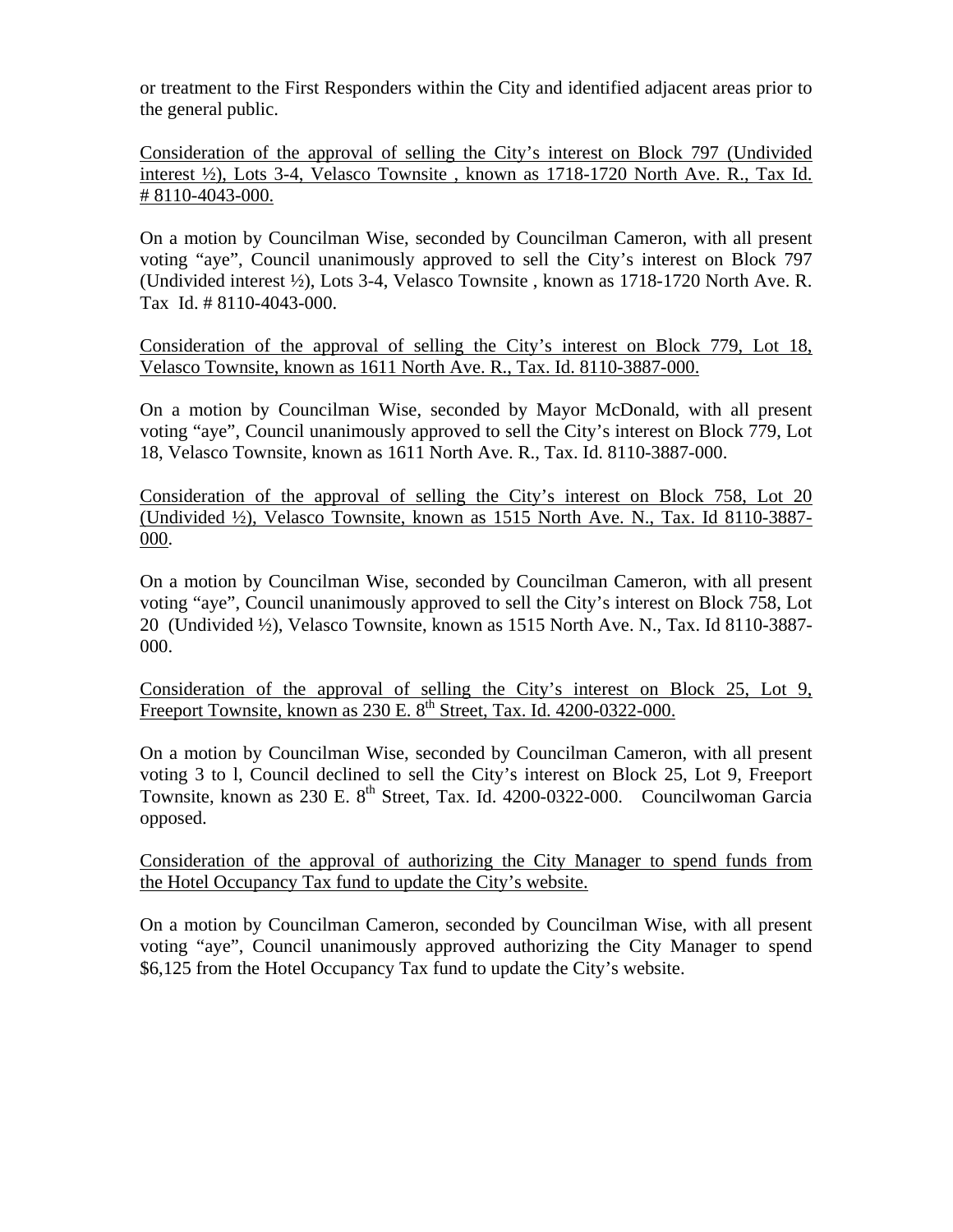Consideration of the approval of any action to be taken as a result of closed executive session.

Mayor McDonald opened the open session at 7:48 p.m. to take action on:

B. Section 551.074, Government Code

 Deliberations concerning the appointment, employment, evaluation, reassignment, duties, discipline or dismissal of a public officer or employee or to hear a complaint or charge against an officer or employee, to wit:

City Manager - Contract & Duties

On a motion by Councilman Wise, seconded by Councilman Cameron, with all present voting, Council unanimously authorized Mayor McDonald to execute and sign an employment agreement/contract with City Manager-Jeff Pynes.

Elected Officials Report

No reports

Mayor McDonald opened the work session at 6:31 p.m.

## **Work Session**

#### Discussion concerning budget workshops dates for Fiscal Year 2009-2010.

City Manager, Jeff Pynes, suggested to Council to schedule July  $7<sup>th</sup>$  & July 21<sup>st</sup>, 2009, at 6:00 p.m., for Budget Workshops dates at the Freeport Municipal Court Room.

#### Recognition of the Freeport Golf Course winning the "Brazos Cup" tournament.

Brian Dybala, Freeport Municipal Golf Course Director proudly displayed to Council the "Brazos Cup". Brazosport Golf Association has held on to the cup for three years in a row after beating the "Wilderness" in Lake Jackson. City Manager and Council commended Brian Dybala for an outstanding job with the Freeport Golf Course.

Mayor McDonald closed the Work Session and opened the Executive Session at 6:38 p.m.

#### **Executive Session**

A. Section 551.071, Government Code

 Consultation with City Attorney concerning pending or contemplated litigation settlement offers or other matters in which his duty to the City Council under the Texas Disciplinary Rules of Professional Conduct of the State of Texas clearly conflicts with Chapter 551, Government Code, to wit;

Richard Miller, Etal vs City of Freeport – United States District Court